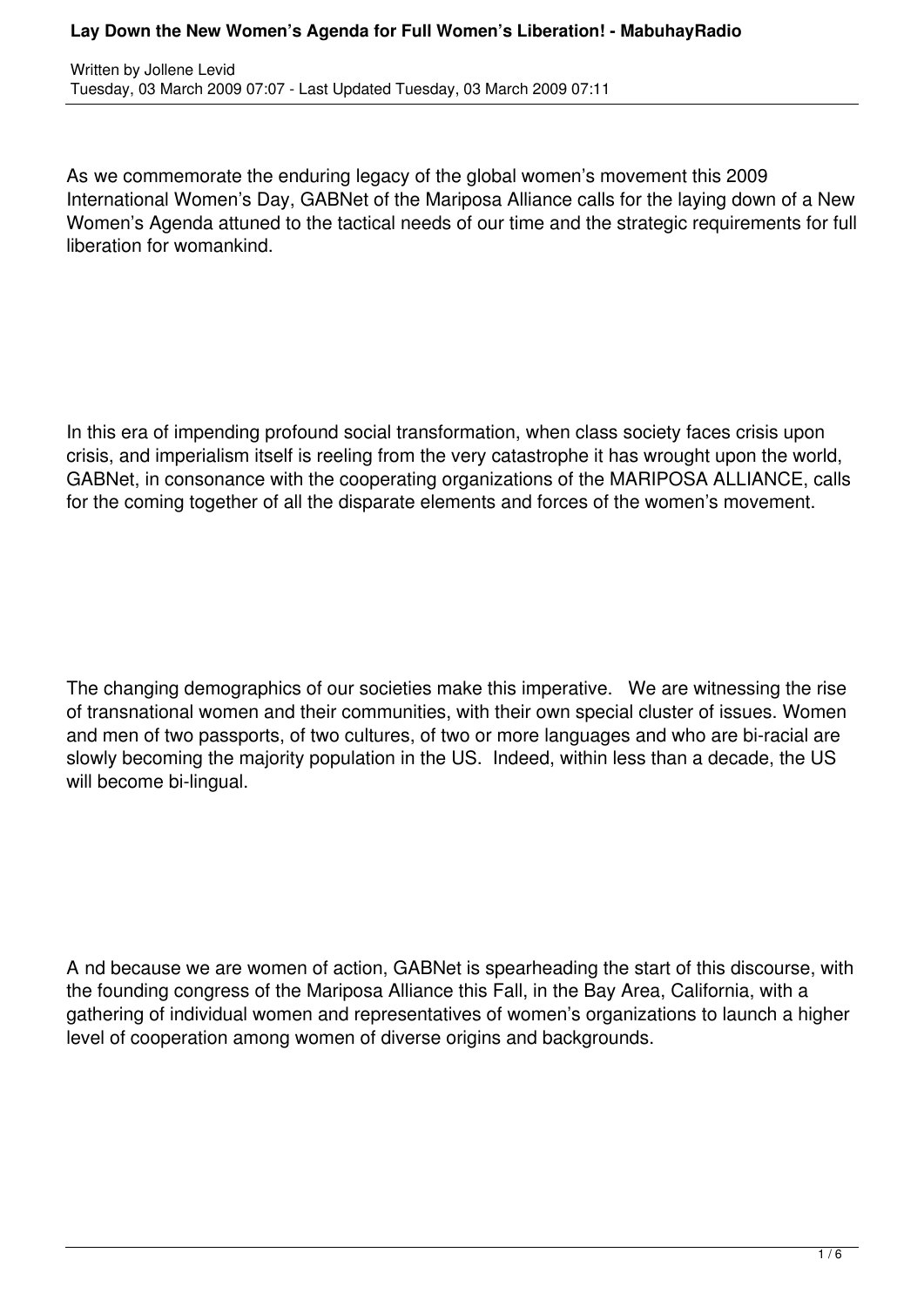Written by Jollene Levid Tuesday, 03 March 2009 07:07 - Last Updated Tuesday, 03 March 2009 07:11

We have reasons to celebrate the past year: the passage of the Ledbetter Fair Pay Act, which recognizes gender discrimination as a continuum; the defeat of Proposition K for the legalization of prostitution; the extension of the International Marriage Brokers Regulatory Act (IMBRA); the impending passage of the Domestic Workers Bill of Rights in New York; the full surge of women's participation in the last elections that wrote finish to the Bush/GOP administration; the rise of women's voices the world over activism over a great range of issues, from reproductive rights to right to historical signification.

\* GABNet of the Mariposa Alliance can boast of two decades of consistent work for the emancipation of women of Philippine ancestry. Among its accomplishments for the past year alone are:

Holding four national meetings of GABNet membership and leadership;

Organizing ten school-based committees working on the Purple-Rose Campaign against the Traffic of Filipinas;

Engaging, on a national basis, on daily activities to commemorate 16 Days of Activism on Violence against Women;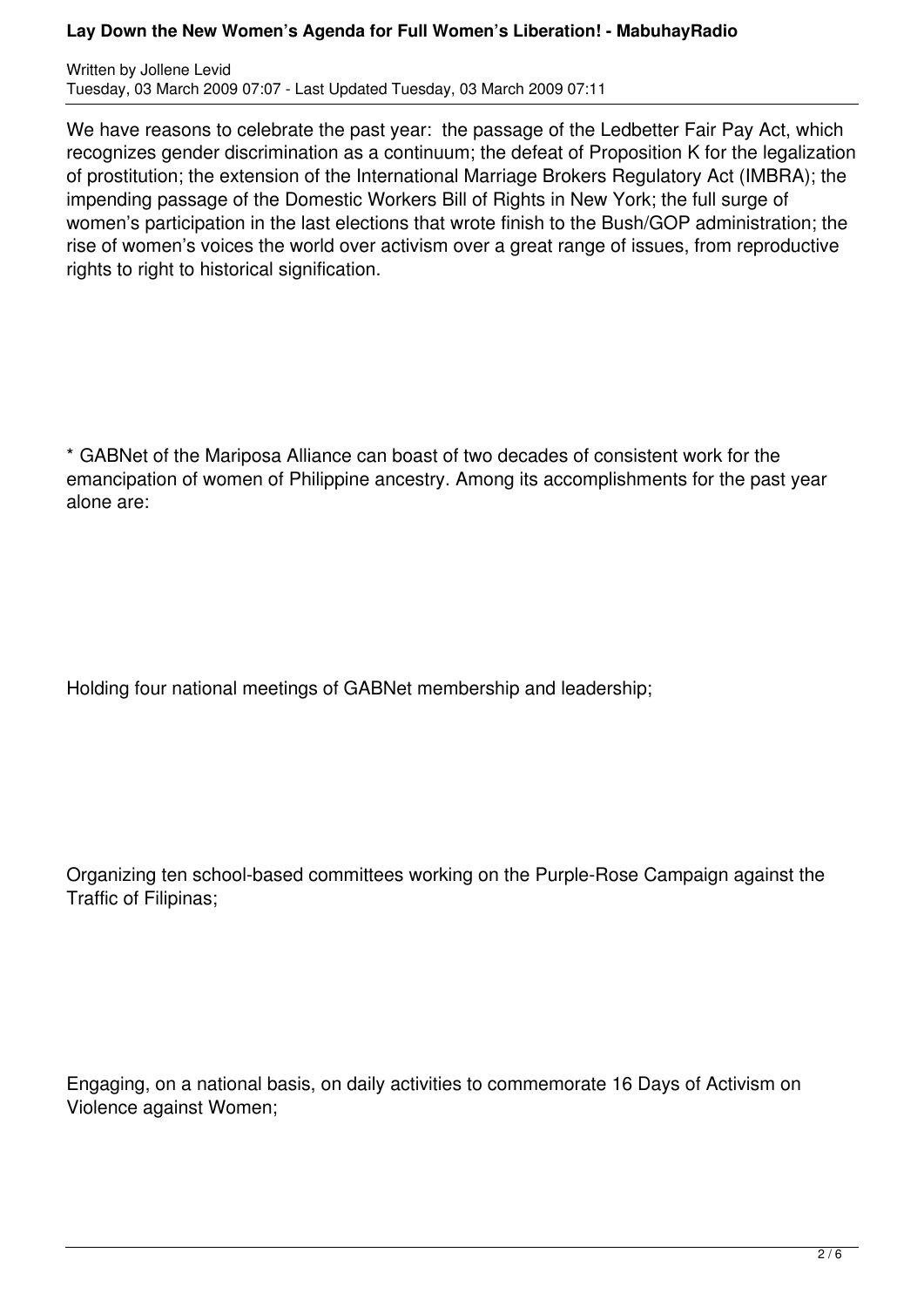Launching a mini-campaign on a Divorce Bill for the Philippines;

Holding a Los Angeles to San Diego Caravan against the Trafficking of Women;

Holding a concert against the Trafficking and Violence against Women;

Organizing a rally of women in Los Angeles on International Women's Day, which earned the support of the West Hollywood City Council;

Organizing women's delegations to all anti-war marches;

Organizing new GABNet high school units;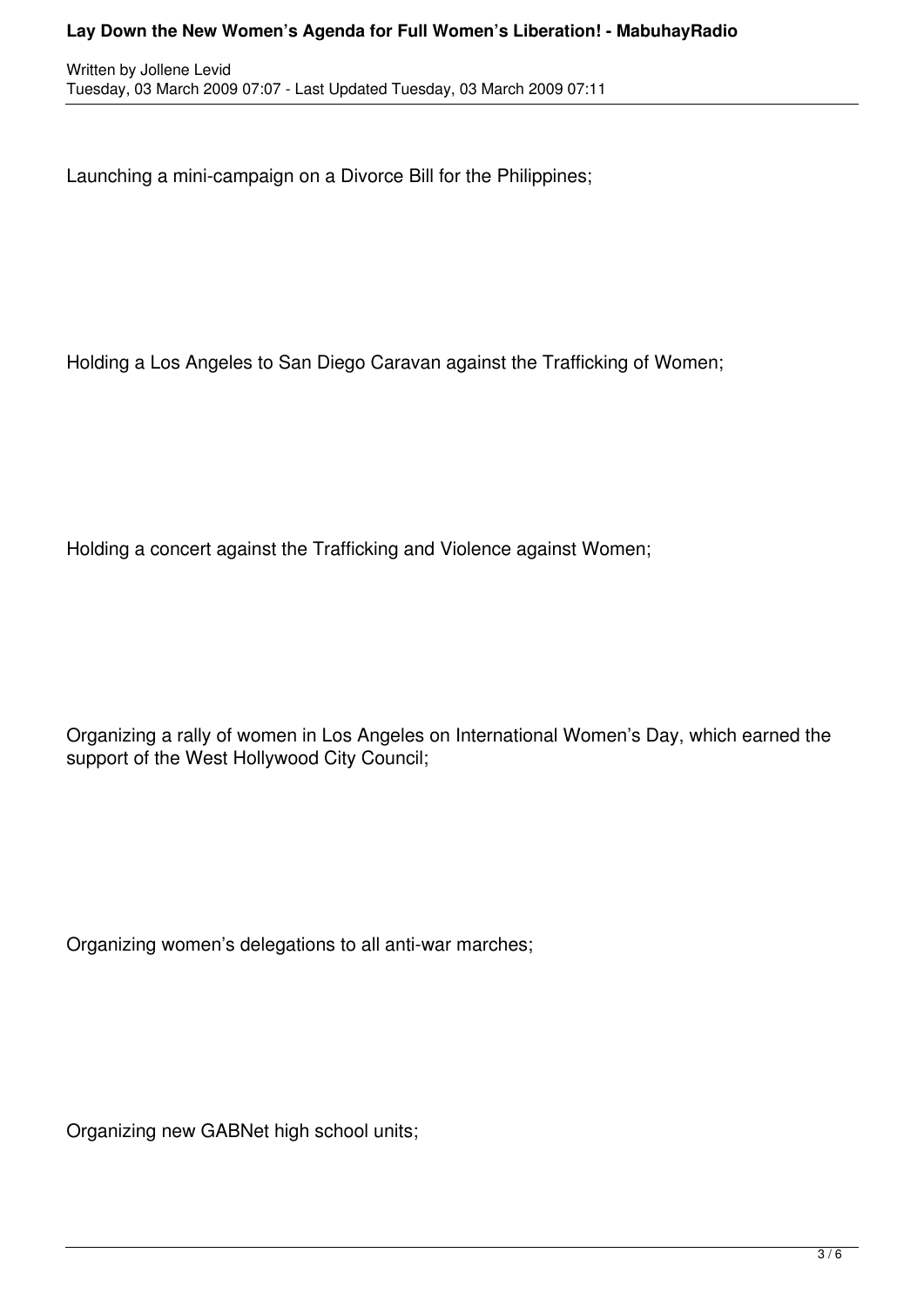Holding a Feminist Valentine Dinner in commemoration of the Purple Rose Anniversary;

Initiating and deepening the organizing committee for the Mariposa Alliance.

In addition to this, all GABNet members participated in theory-building sessions and educational activities to enhance their understanding of women's oppression and social activism.

This rich and long-standing experience in work for the liberation of women of Philippine ancestry is the solid foundational basis of the Mariposa Alliance, a coalition of individual women and women's organizations in formation.

We have reasons as well to be upset: the same-sex marriage ban in California which deprived thousands of a basic human right, the emphasis on male-dominated industries in the stimulus package passed by Congress, the huge gender-gap in political and economic leadership which continues the pervasive masculinity rule in class society that women should be "responsible but with no power; accountable but with no authority;" the continuing redaction of women's social and political roles to being place-holders of power for others, their political work deemed of no historic value, the continued violence against women which rests on the denial of their right to historical significance, and the patriarchal surge that enables their transformation into commodity under imperialist globalization.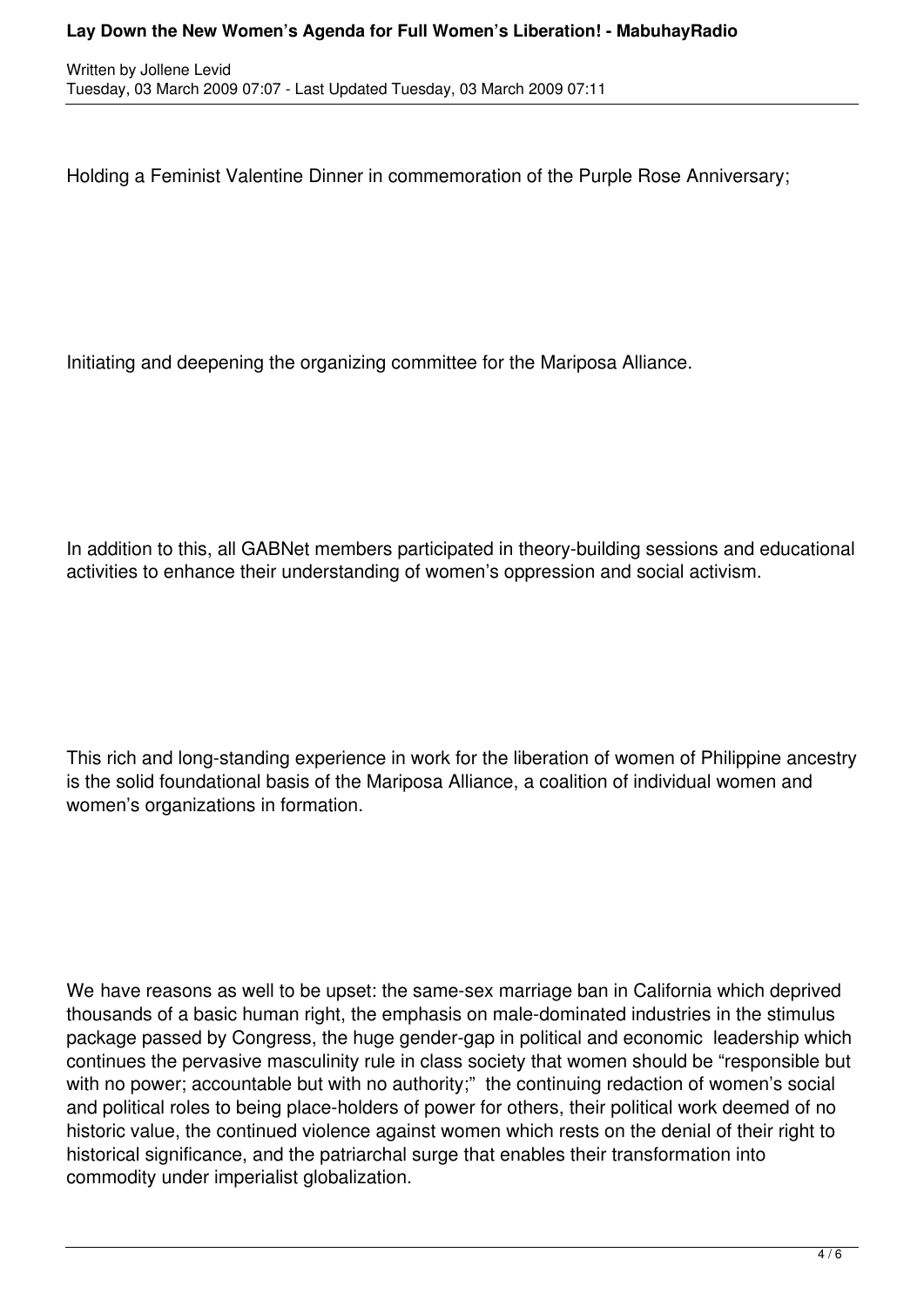It is time. Machismo is so obsolete; authoritarianism is passé and women considering their collective interests as secondary went out with whalebone girdle. The need for a new women's agenda grows greater each passing day, the imperative for coming together more urgent. Let us begin lest we be left again holding the bucket  $-$  and an empty one at that  $-$  as women have been in the past. The Future begins today.

To the Bay, this Fall, to lay down the New Women's Agenda!

Liberate women, liberate all!

Free ourselves, free our sisters!

End war and all violence against women!